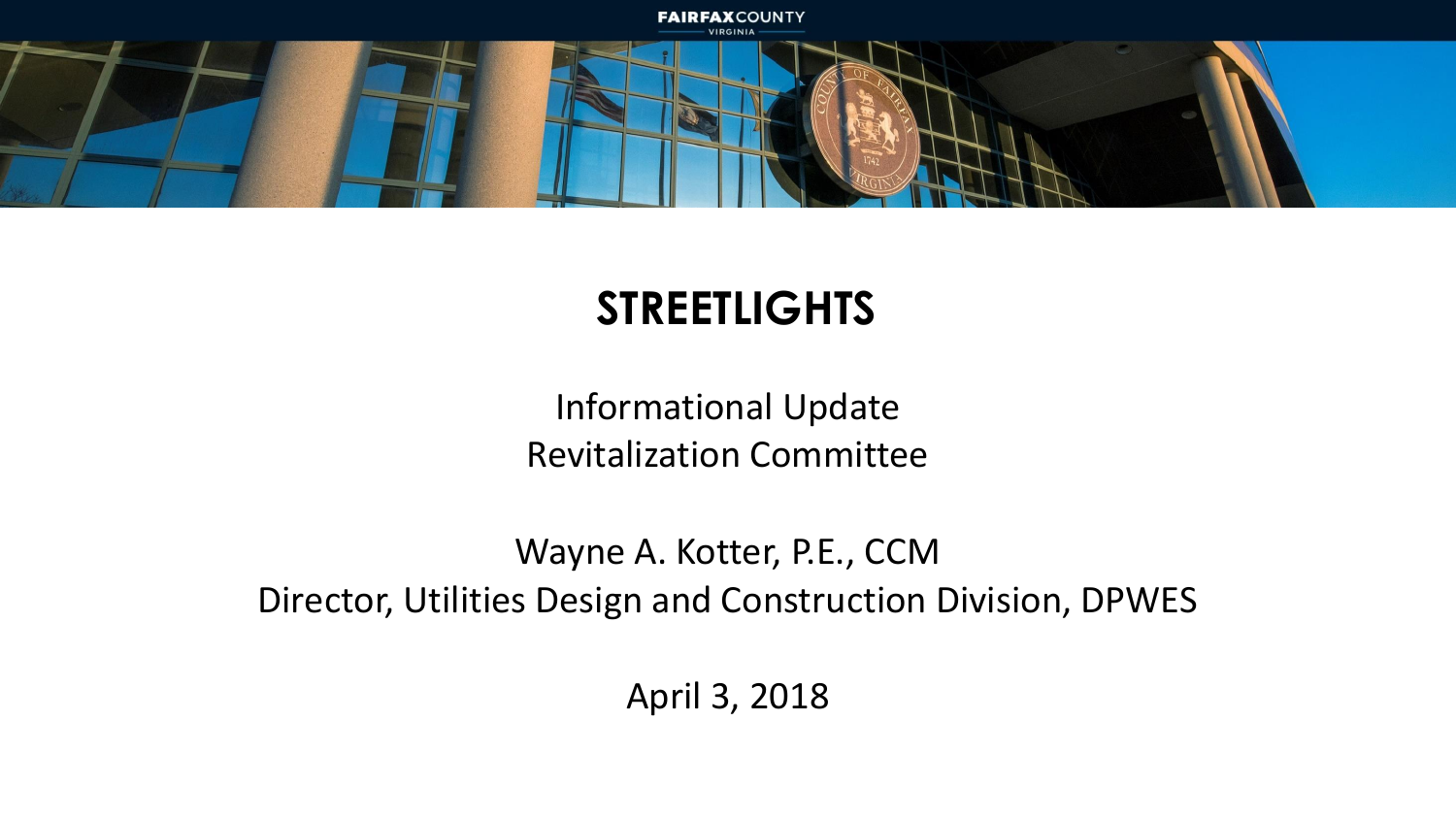## Agenda

- ▶ Status update negotiations with Dominion Energy
- ▶ Status update future streetlight ownership options
- **Smart Cities & Streetlights**



2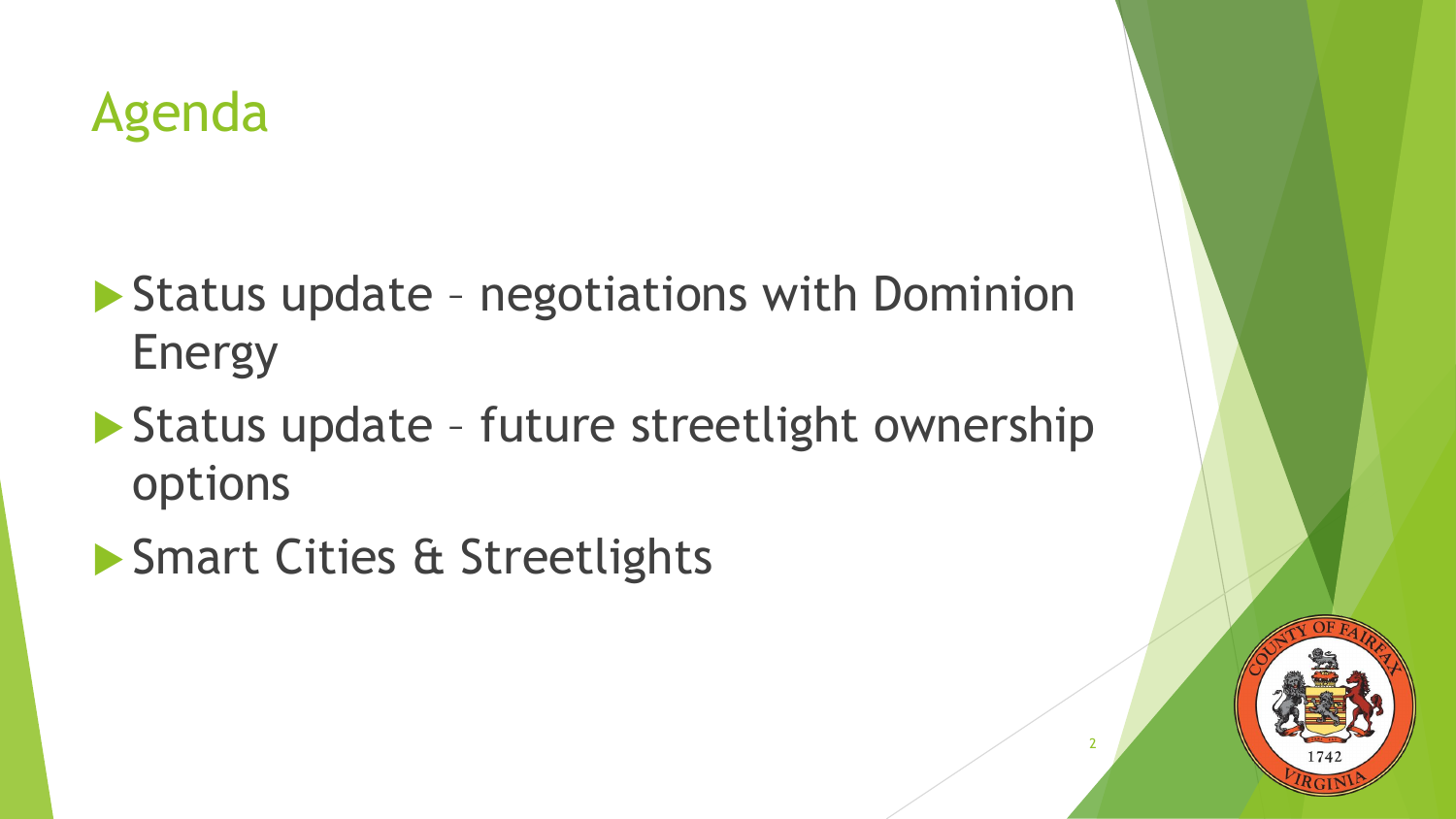# Status of Negotiations with Dominion

#### LED Conversions

- NVRC and Board support
- New and improved terms
	- $\blacktriangleright$  LED pricing
	- ED selections (basic and premium)
- Items under discussion
	- $\blacktriangleright$  Pricing
	- **Fixture Selections**
	- Equivalency HPS/MV to LED
	- Smart technology
	- $\blacktriangleright$  Recent legislation
	- $\blacktriangleright$  Service levels
	- Shorter lock-in period
- Next steps
	- Finalize terms with DE
	- $\blacktriangleright$  Conversion strategy  $\frac{3}{3}$

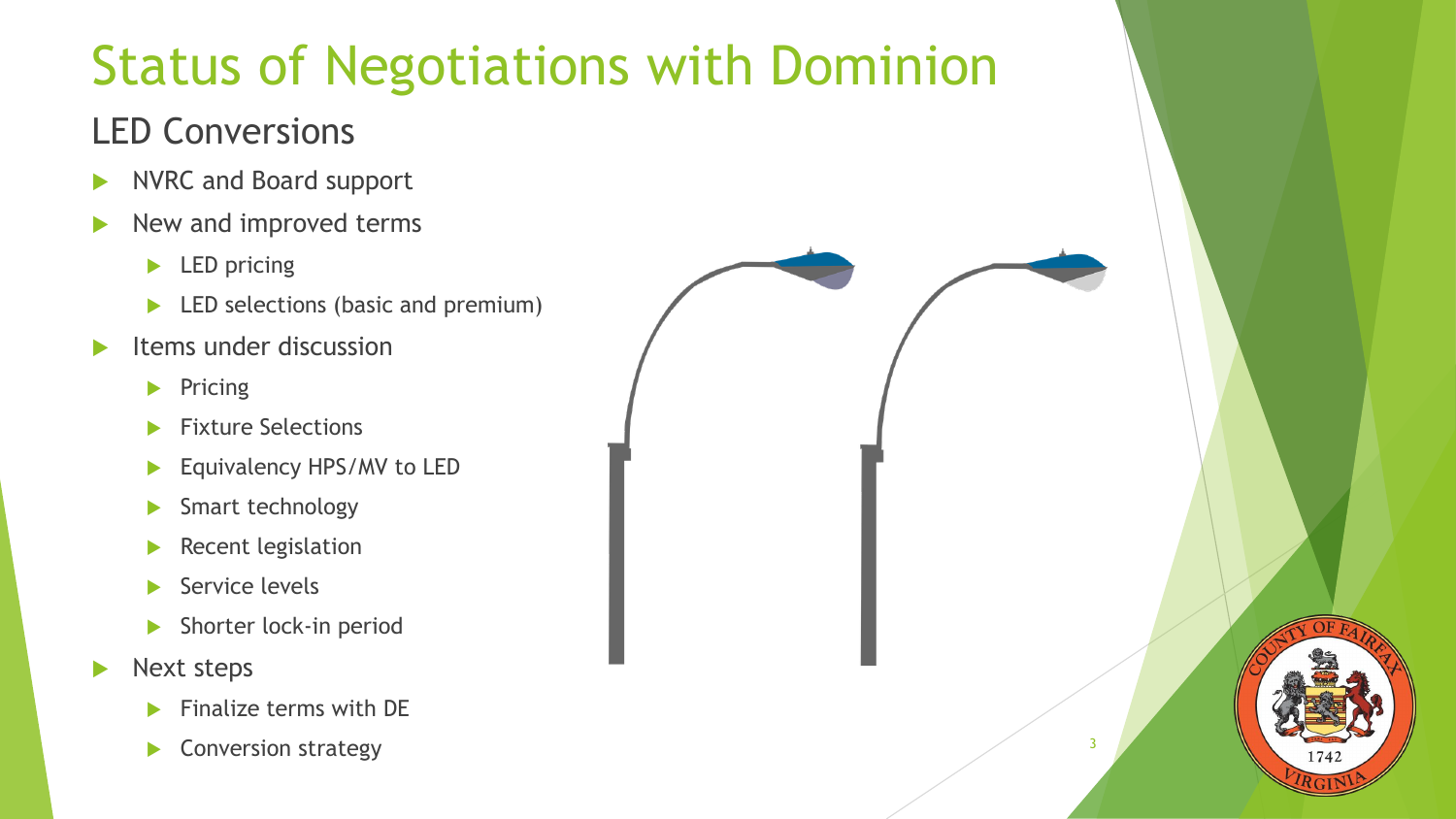## **Dominion Proposed Basic LED Offerings 1/1/18**



Cobra



Area (Open Vertical)

Directional (Flood)

Traditional/Eagle



**Cut-off Colonial** 

Shoebox





Contemporary Round Round

Lantern/Cutoff

Spire





**Cut-off Acorn** 



Octagonal Lantern/Cutoff

Round Lantern/Spire Lantern/Ball



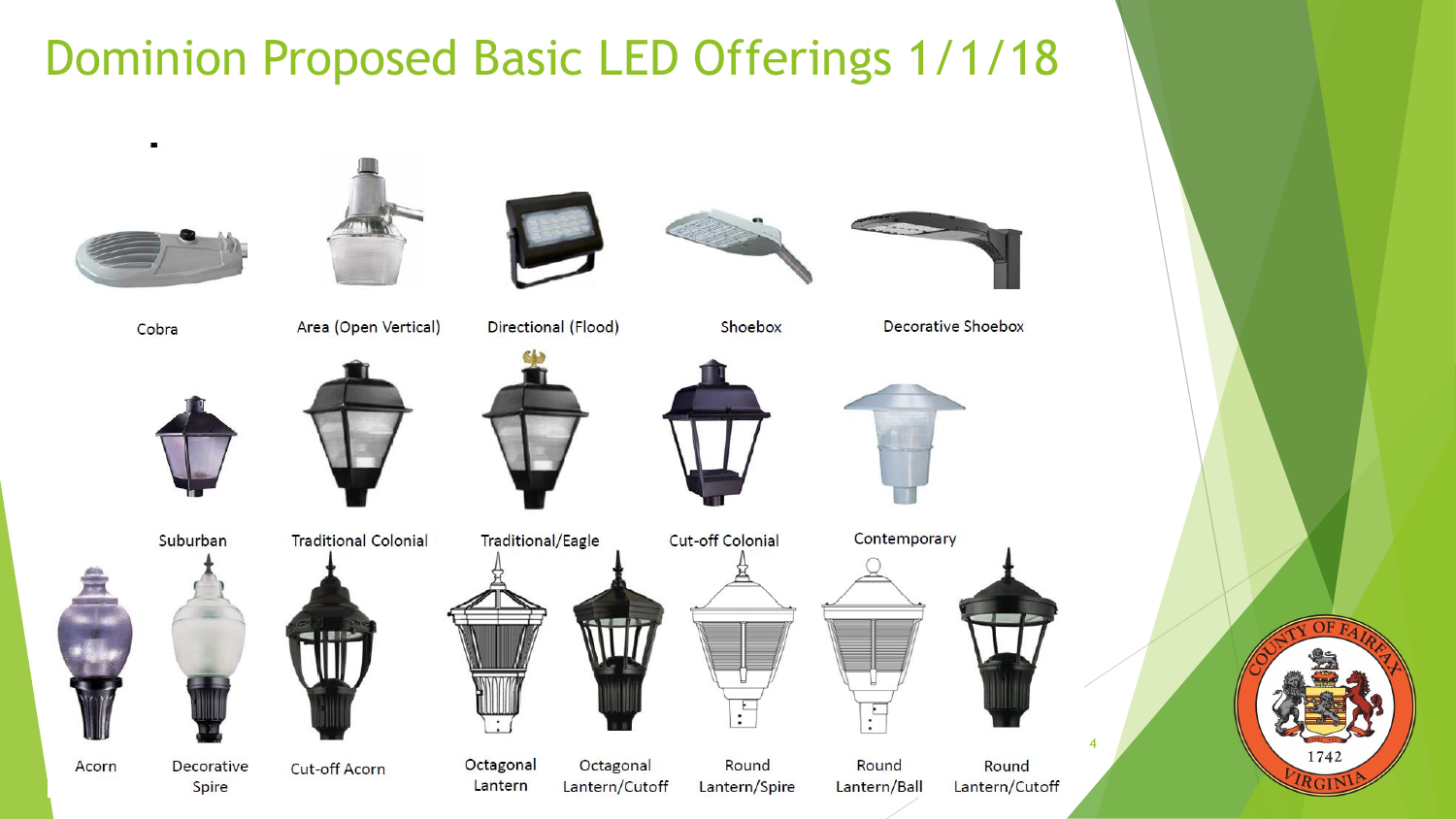## Dominion Proposed Premium LED Offerings 1/1/18

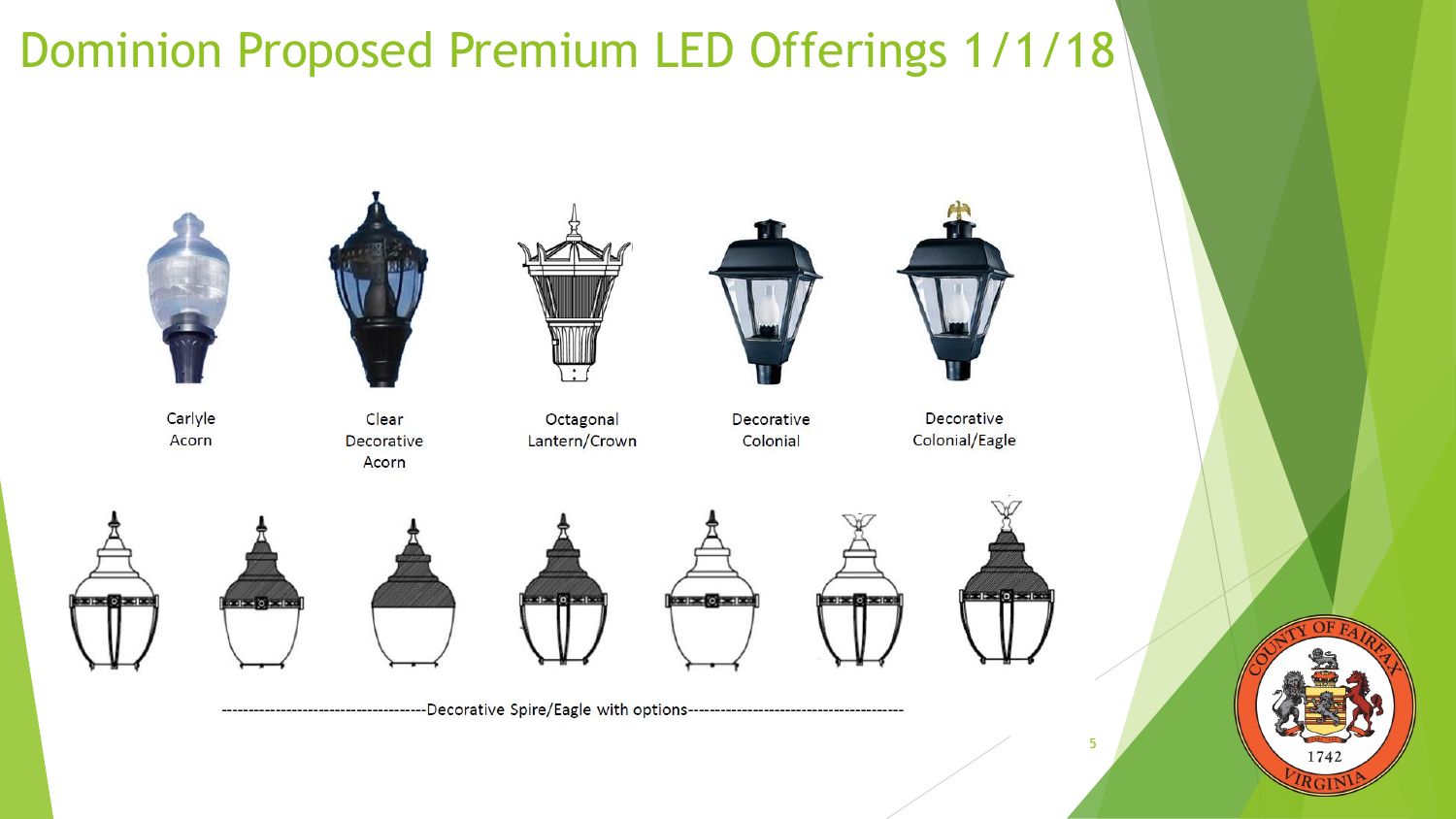## **Dominion Revised Basic LED Offerings 3/26/18**





Area (Open Vertical)



Directional (Flood)



Shoebox



Decorative Shoebox





Round Lantern/Cutoff

6



Spire

Suburban



Decorative Cut-off Acorn

**Traditional Colonial** 



Octagonal

Lantern

Octagonal

Lantern/Cutoff

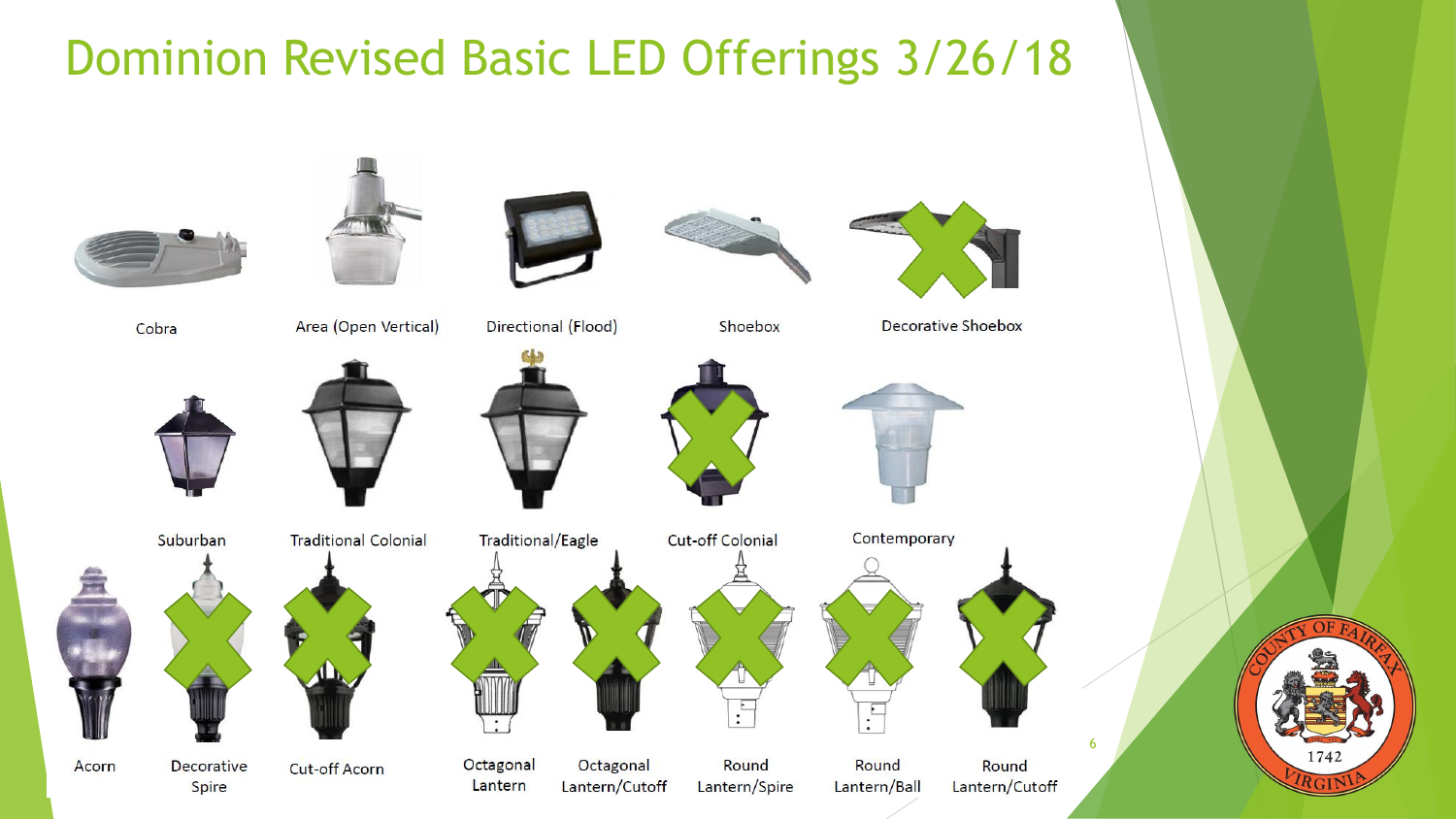# Future ownership options

#### Evaluate Options

- Consultant Study
- Review pros and cons
	- $\blacktriangleright$  Cost and revenue
	- $\blacktriangleright$  Service levels
	- Smart cities features (piece of ready real estate for agile deployment)
- $\blacktriangleright$  Benchmark other jurisdictions
- Recommendations back to Board in the fall



7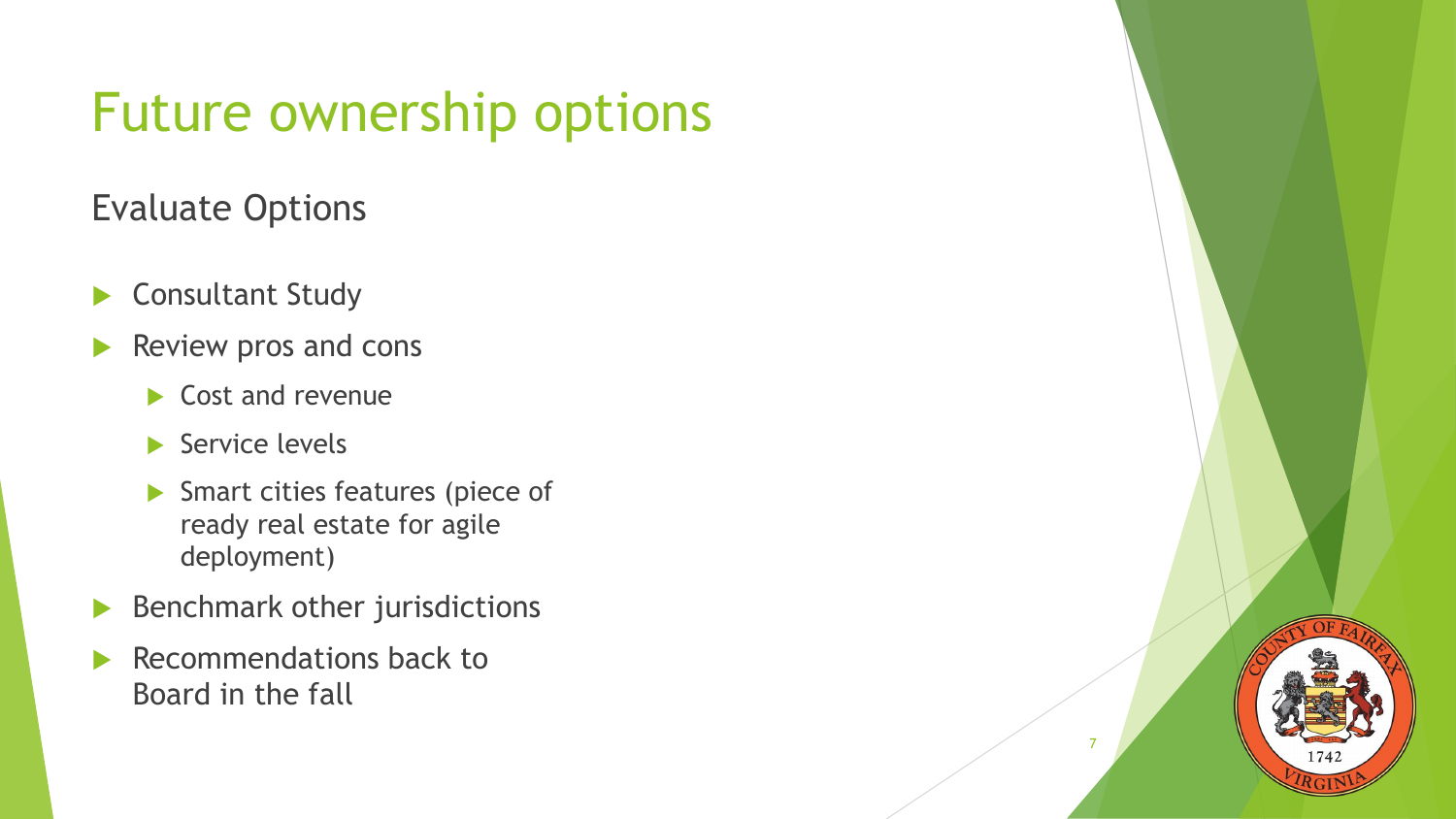# Smart Cities

#### Evaluation

- Evaluate technologies and needs
	- $\blacktriangleright$  Smart lights
	- ▶ Communication (WiFi, small cellular, 5G)
	- Smart city sensors  $RFID$ (environ, transp, public safety, parking, displays, advertising ….)
- Discussions with Dominion
- Possible pilot project



-Monitoring cities' environment -Noise sensor -Air pollution detector -Temperature / Humidity sensor -Brightness sensor -Monitoring municipal buildings

**Video Monitoring** 

-Security monitoring -Vehicle monitoring

-Special populations Monitoring -Manhole Monitoring

**RFID** 

-Community security monitoring -Municipal facilities monitoring



**Emergency cal** 

-Field contact with the monitoring center -Active broadcast from the monitoring center to field